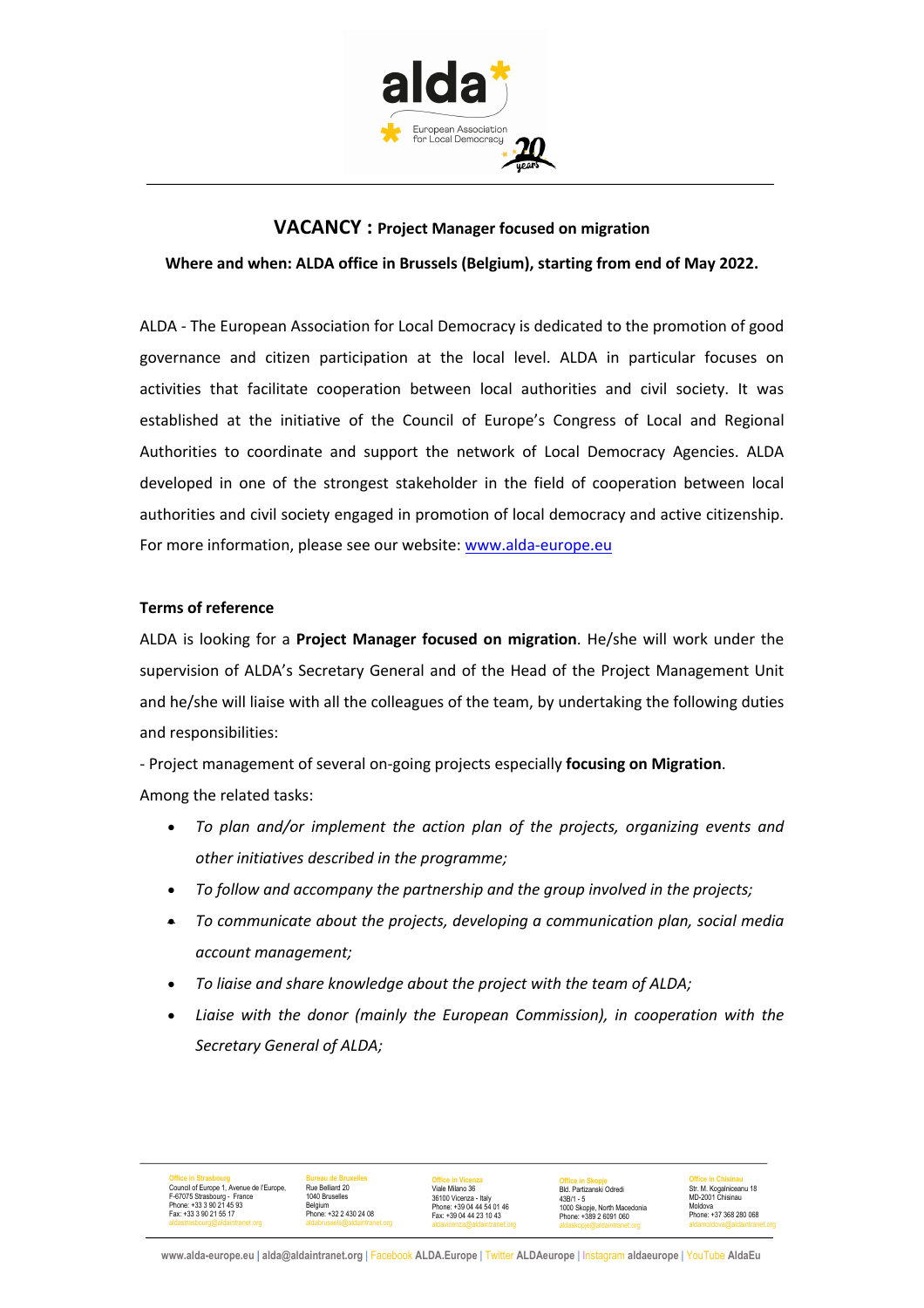

- *To identify possible sources of co-funding and facilitation as for the project implementation, together with the Secretary General and with the Resources and Development office of ALDA;*
- *To be responsible of the use of the budget of the programme carefully and responsively manage the resources allocated;*
- *To report about the projects (both narrative and financial) with the support of the Financial office of ALDA;*
- *To contribute with inputs and suggestions to the best implementation of the projects promoting synergies under the topic of migration;*
- *To be present to the events of the projects and other events of ALDA, both in Brussels/Vicenza and in the location of implementation of the projects activities;*
- *To actively liaise with the European Networks on International Cooperation network at the local level, together with the Secretary General and with the other staff of ALDA;*
- *To contribute to existing advocacy activities supporting the work of ALDA on migration as* one of our areas of specialization

## **Candidate qualifications**

Applicants should meet the following requirements:

- University degree
- Languages: English professional working proficiency Italian and French is an asset;
- Previous experience in project implementation at least 3 years mainly linked to migration and proven experience in budget management;
- Strong Knowledge of migration policy;
- Knowledge of computer tools and graphic tools (Canva). Knowledge of Adobe package is an asset;
- Ability to work in a team as well as individually;
- Good interpersonal and communication skills;

| <b>Office in Strasbourg</b>              | <b>Bureau de Bruxelles</b>    | <b>Office in Vicenza</b>     | <b>Office in Skopje</b>      | <b>Office in Chisinau</b>    |
|------------------------------------------|-------------------------------|------------------------------|------------------------------|------------------------------|
| Council of Europe 1, Avenue de l'Europe, | Rue Belliard 20               | Viale Milano 36              | Bld, Partizanski Odredi      | Str. M. Kogalniceanu 18      |
| F-67075 Strasbourg - France              | 1040 Bruselles                | 36100 Vicenza - Italv        | $43B/1 - 5$                  | MD-2001 Chisinau             |
| Phone: +33 3 90 21 45 93                 | Belaium                       | Phone: +39 04 44 54 01 46    | 1000 Skopje, North Macedonia | Moldova                      |
| Fax: +33 3 90 21 55 17                   | Phone: +32 2 430 24 08        | Fax: +39 04 44 23 10 43      | Phone: +389 2 6091 060       | Phone: +37 368 280 068       |
| aldastrasbourg@aldaintranet.org          | aldabrussels@aldaintranet.org | aldavicenza@aldaintranet.org | aldaskopje@aldaintranet.org  | aldamoldova@aldaintranet.org |